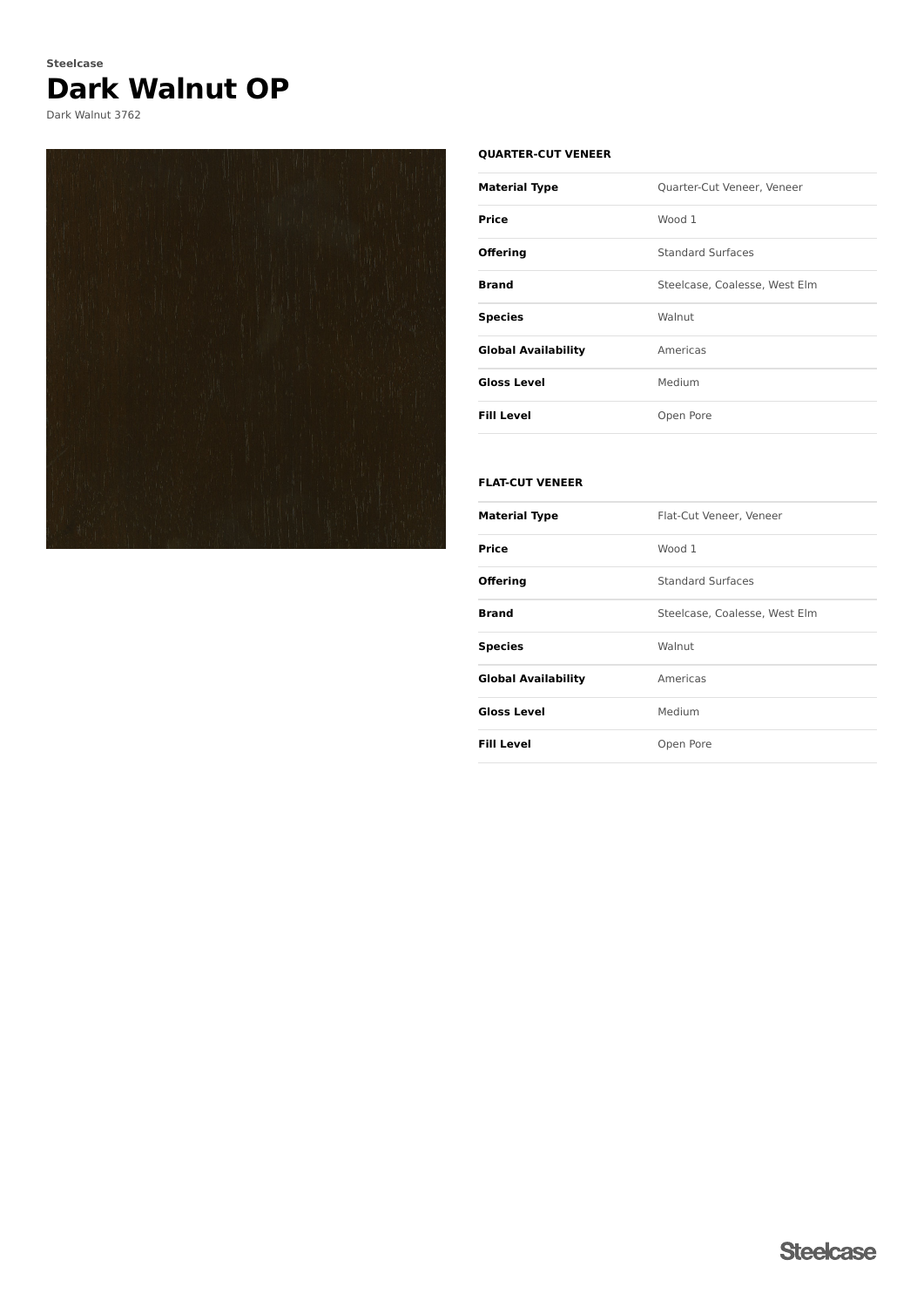### **Dark Walnut OP Steelcase**

### **FULL AVAILABILITY: QUARTER-CUT VENEER**

| Greenpoint                     | Verlay  |
|--------------------------------|---------|
| High-Density Storage           | Victor2 |
| <b>Host Credenzas</b>          | Walden  |
| <b>Host Tables</b>             |         |
| Impact                         |         |
| Lagunitas Tables               |         |
| Mackinac                       |         |
| media:scape                    |         |
| media:scape kiosk              |         |
| Migration Height-Adjustable De |         |
| Montage                        |         |
| Montara650 Tables              |         |
| Ology                          |         |
| Potrero415 Light Tables        |         |
| Potrero415 Tables              |         |
| Privacy Wall                   |         |
| Reunion Tables                 |         |
| S9000 Enhanced                 |         |
| Sebastopol Tables              |         |
| Series 3 Height-Adjustable Des |         |
| Series 5 Height-Adjustable Des |         |
| Storage Products               |         |
| SW_1 Tables                    |         |
| Umami                          |         |
| Universal Worksurface Products |         |
|                                |         |